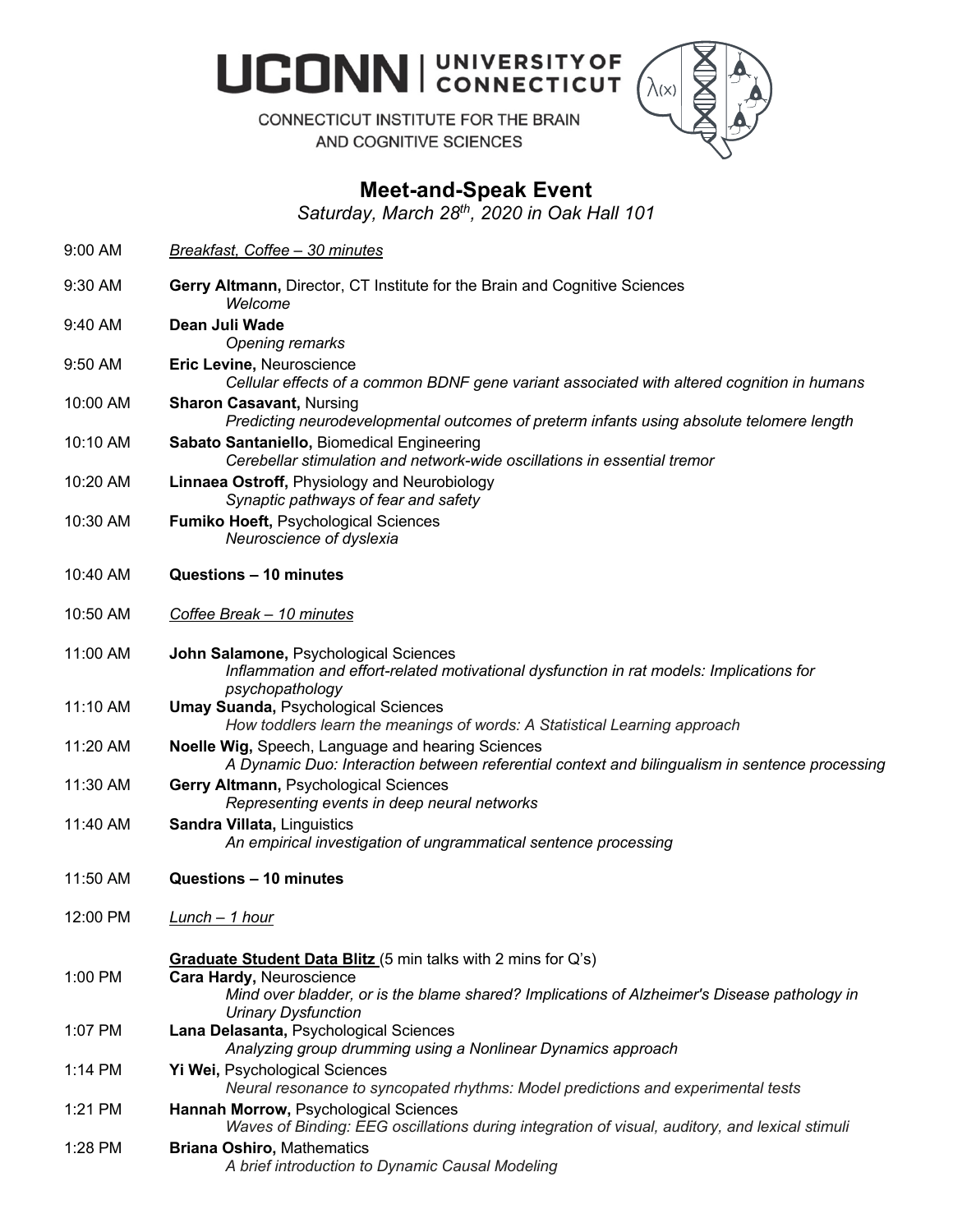- 1:35 PM **Emily Yearling,** Psychological Sciences *Using the past to understand the present: Insights into the episodic nature of tokenization*
- 1:42 PM **Aliyar Ozercan,** Philosophy *Mental states and language development*
- 2:15 PM **Panel Discussion** featuring Whit Tabor, Holly Fitch, Sabato Santaniello, and John Gabrieli with Gerry Altmann as moderator

*Current directions, challenges, and opportunities in the brain and cognitive sciences*

## 3:00 PM **Keynote Speaker – John Gabrieli, Director of the Martinos Imaging Center at the McGovern Institute, MIT**

**Title**: *Environmental Influences on Human Brain Development*

**Abstract**: Neuroimaging provides new views on how environmental factors influence human brain development. I will review findings about associations (1) among family socioeconomic status (SES), brain anatomy, and academic performance; (2) between early language experience and brain function and structure; and (3) between stress and brain function and how those can be altered by mindfulness training.